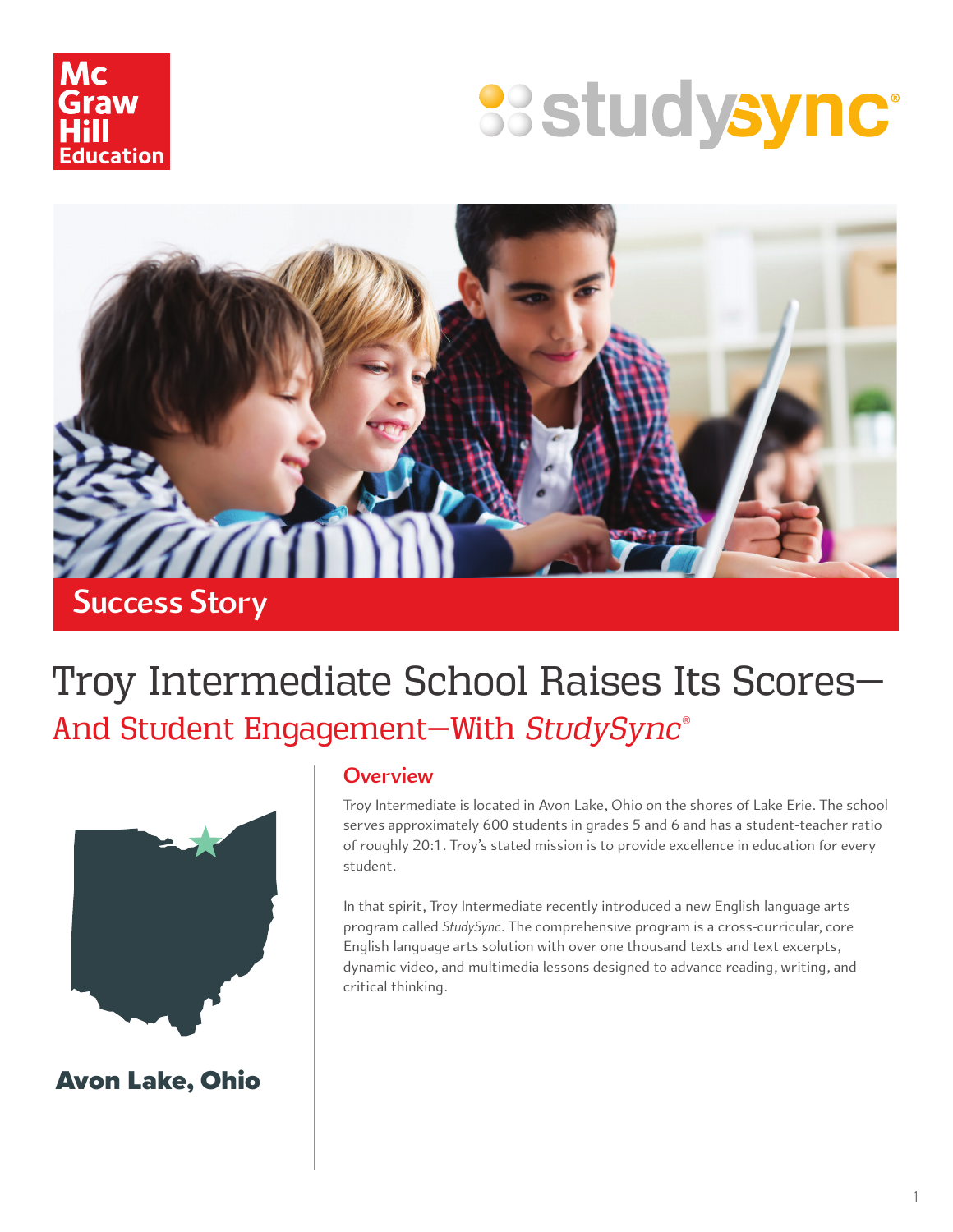#### **Implementation**

Heather Dalgleish is a 6th grade Language Arts teacher at Troy Intermediate. She has been using—and loving—*StudySync* since fall of the 2016/17 school year.

"We didn't have a comprehensive ELA program before *StudySync*, so there was nothing to compare it to except other programs on the market," says Dalgleish. "First, we evaluated the cost of *StudySync* and the cost of textbook-based programs, and there was no comparison. *StudySync* was more costeffective, and the quality is as good, if not better than the textbased programs."

Dalgleish notes that the flexibility of the program was one of its biggest selling points. "Our Curriculum Director was seeking a comprehensive ELA option that we could customize as needed," she recalls. "*StudySync* is flexible enough that we can tailor it any way we want."

#### **Student Engagement**

Heather Dalgleish teaches a wide variety of students in her classroom, so having a program that works for every student is a big deal.

"I start my day with a gifted class, my next period is general ELA, and my last is inclusion," says Dalgleish. "*StudySync* allows me to differentiate through Lexile® levels. Everyone benefits, because I can stretch students or remediate depending on what my students need."

*"***StudySync** *allows me to differentiate through Lexile® levels. Everyone benefits, because I can stretch students or remediate depending on what my students need."*

– Heather Dalgleish 6th grade Language Arts teacher Troy Intermediate School

Dalgleish admits that in the beginning she had some reservations about getting started because she was initially overwhelmed by how much *StudySync* has to offer.

"*StudySync* has so much content, but I'd much rather have too much and be able to use it my way," she says. "For instance, the grammar piece is amazing. I can pick and choose what I want to teach at any given time. I can pull questions I don't like, throw nouns and verbs together in one lesson or scale down and just look at linking verbs. It's all up to me."

When asked how the kids are responding, Dalgleish is enthusiastic. "The kids are very engaged. They love it," she says. "My students especially love the Blasts, and they beg me to do them. I use them as a carrot, because they don't realize when they are doing Blasts that they are actually engaging in critical thinking."

*"My students especially love the Blasts, and they beg me to do them. I use them as a carrot, because they don't realize when they are doing Blasts that they are actually engaging in critical thinking."*

– Heather Dalgleish

Blasts are short, social media-like daily reading and writing assignments that encourage students to develop informed opinions about current events and share them succinctly in 140 characters or less.

#### **Results**

Dalgleish feels so strongly about the effectiveness of *StudySync*  that she recently drove an hour and a half after work to speak to ELA teachers in another district about the program.

Before implementing *StudySync*, Dalgleish and her colleagues looked at the skills their students were lacking, and they used *StudySync* to address those gaps. Their ELA Measures of Academic Progress® (MAP) results speak for themselves.